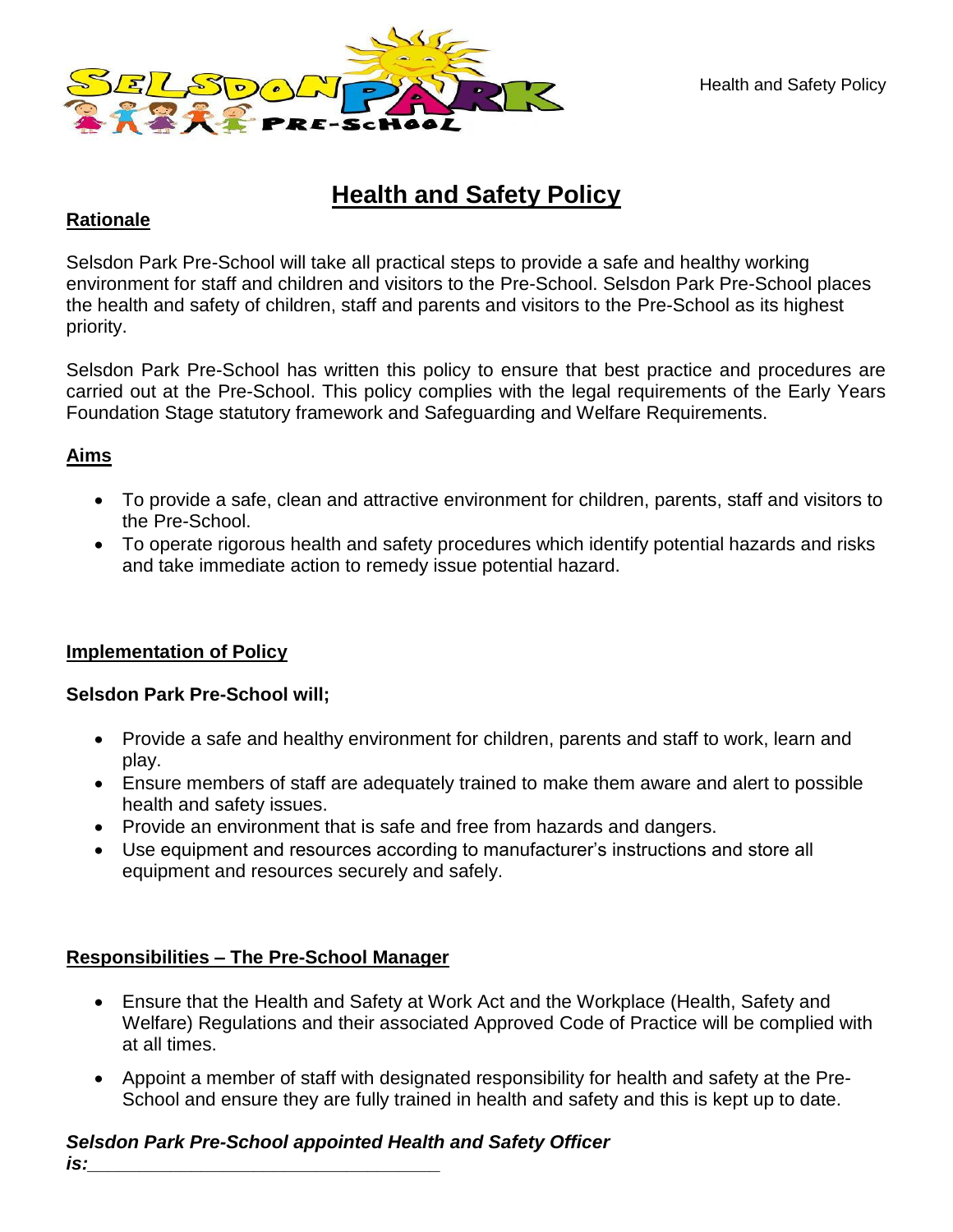- Ensure individual members of staff are aware of their responsibilities in relation to health and safety linked to their role and accountabilities within the Pre-School.
- Ensure Risk Assessments are undertaken for all activities, services, resources and equipment in the Pre-School. They will also ensure than any actions identified to reduce possible risks are undertaken. Identify and implement the necessary actions to meet the health and safety objectives and standards required.
- If appropriate, set health and safety targets for staff as part of their Supervisions.
- Ensure adequate financial resources for health and safety training, equipment and resources.
- The manager is to undertake a full health and safety check every morning on entry to the Pre-School before the children begin arriving and to record these checks in a Daily Safety Checks folder.
- In the event that another member of staff opens the Pre-School, it is their responsibility to undertake the health and safety checks and record it. It is the Manager's responsibility to check this has been done. Immediate action must be taken to rectify any identified issues which could pose a danger to Pre-School users.
- Ensure that health and safety records are maintained thoroughly and made available to professionals, staff, parents and visitors.
- Ensure that children, parents, staff and visitors to the Pre-School are aware of the health and safety procedures and responsibilities.
- Ensure that the regulatory testing and inspections of premises and equipment are undertaken and records kept of the assessments and actions taken.
- Ensure that members of staff receive adequate training and communication concerning health and safety policies and procedures at the Pre-School.
- Ensure that all accidents and injuries are recorded and investigated to identify the cause of the problem and take any remedial action of required to prevent further harm.
- Ensure First Aid provision is excellent with the appointment of high trained and competent members of staff. The Pre-School Manager will ensure that First Aid boxes are well labelled and stocked with contents meeting current guidance.
- Ensure that evacuation procedures are clearly displayed and explained to all Pre-School users and that practice evacuations and drills are carried out regularly and recorded to identify and issues and concerns.
- Monitoring and reviewing the Health and Safety Policy and Procedures and recommending any modifications or amendments as appropriate.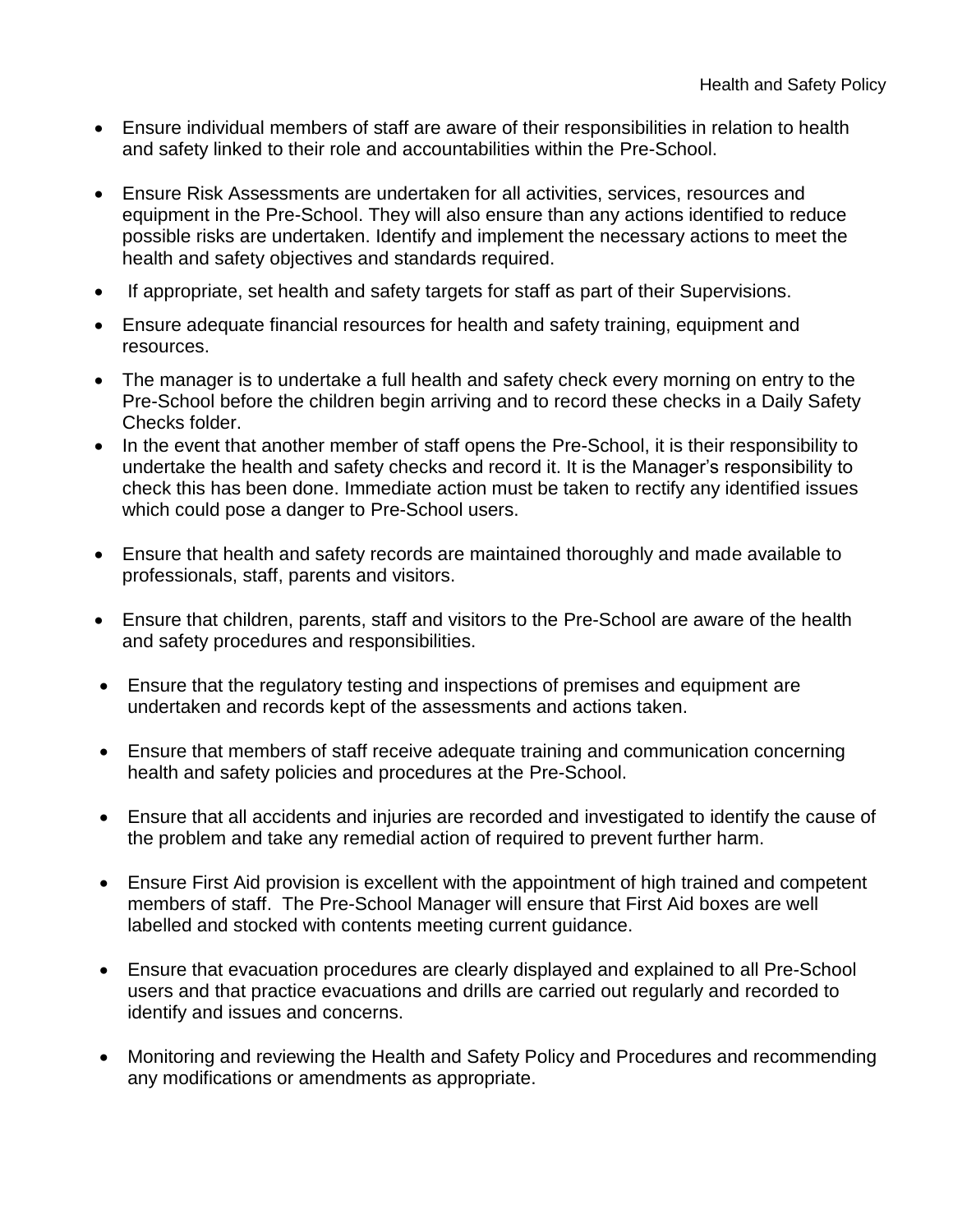#### **Responsibilities - Pre-School Staff**

Members of Staff at the Pre-School have responsibilities in relation to ensuring the health and safety of Pre-School users and to assist with the effective implementation of the policy and procedures.

Pre-School Staff are required to health and safety issues or concerns to the Pre-School Manager immediately.

## *The Pre-School Staff MUST ensure that:*

- They read and understand the health and safety policy and the following related policies and procedures:
	- *1. Emergency Evacuation Procedures*
	- *2. Accident and Injury Procedures.*
	- *3. Lone Working*
	- *4. Risk Assessments associated with their specific role*
	- *5. Offsite Visits.*
	- *6. Security of the Premises*
	- *7. Entry and Exit to the Pre-School*
	- *8. Visitors Policy*

#### *Members of Staff must:*

- Ensure that the working environment is clean and tidy.
- Ensure toys and equipment are cleaned thoroughly once a week, or when needed and record this in a Cleaning Schedule.
- Ensure surfaces are wiped clean after every use or when needed including food surfaces, kitchen equipment, microwaves, fridges, utensils, children's tables and chairs.
- Ensure staff's handling food is fully trained in Food Hygiene and the Safer Food Better Business journal is maintained on a daily basis.
- Check resources, toys and equipment on a daily basis and throw away any broken or hazardous pieces. Inform Manager of broken equipment.
- Ensure the outdoor area is checked for hazards daily before children enter the premises and record this as part of the daily health and safety checks.
- Ensure all plug sockets not being used are covered with plug socket covers.
- Ensure all wires from electrical goods are out of reach of children and are untangled and maintained neatly.
- Listen to and act upon health and safety practice and updates issued by the Pre-School Manager.
- Take all reasonable and practical steps to ensure their own health and safety at work and for those under their direct care or supervision.
- Record accidents, injuries or health and safety related incidents according to the Pre-School procedures.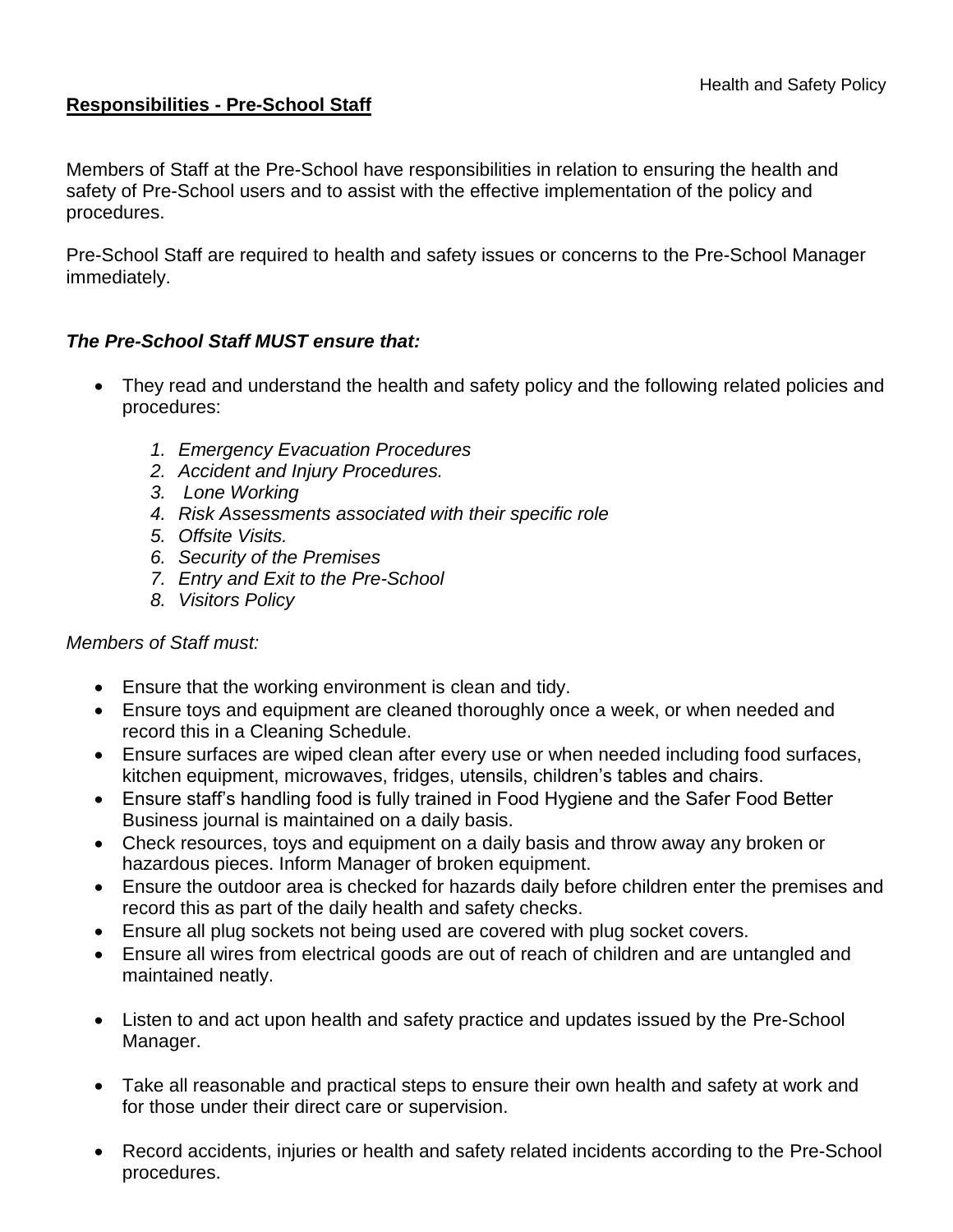Participate in professional development opportunities and relevant training when required to do so by the Pre-School Manager, and adhere to current health and safety legislation and guidance.

## **Protective Clothing**

Staff need to ensure they wear the appropriate protective clothing when carrying out the following duties:

- **Changing nappies and soiled clothes:** Protective disposable gloves and disposable apron. These must be used only once and then discarded. Changing surfaces must be wiped down before and after use with anti-bacterial spray and disposable paper towels.
- **Preparing food:** Protective disposable apron which must be used for only one food preparation i.e. lunch/children's cooking activity. Disposable hair net, which can be re-used by the same member of staff. Food preparation surfaces must be wiped down before and after use using anti-bacterial spray and disposal paper towels.
- **Dealing with other bodily fluids:** Including blood, vomit, excretion. Disposable gloves and disposable apron which should only be used once and discarded. Soiled paper towels should be discarded in a separate hazardous substances bin.

*See Hygiene and Cleanliness Policy for further details.*

#### **Animals**

Selsdon Park Pre-School has a policy that no animals will be allowed on the premises without the prior knowledge and permission of the Pre-School Manager. If an animal does come onto the premises, a member of staff will immediately inform the Pre-School Manager who will ensure the children are safe, and then take appropriate action to deal with the situation.

If an animal enters the Pre-School as part of a planned activity the children will be encouraged to follow the guidance set out by the animal's owners and ensure that the children wash their hands after handling the animal.

#### **Insurance**

Selsdon Park Pre-School will ensure that it has adequate insurance cover to ensure the health and safety of all Pre-School users children and staff.

• The Children Act and the Health and Safety at Work Act require public premises and places of work to have adequate insurance cover. The Pre-School will display its Public Liability Insurance Certificate in the main entrance of the Pre-School and copies are available upon request to the Pre-School Manager.